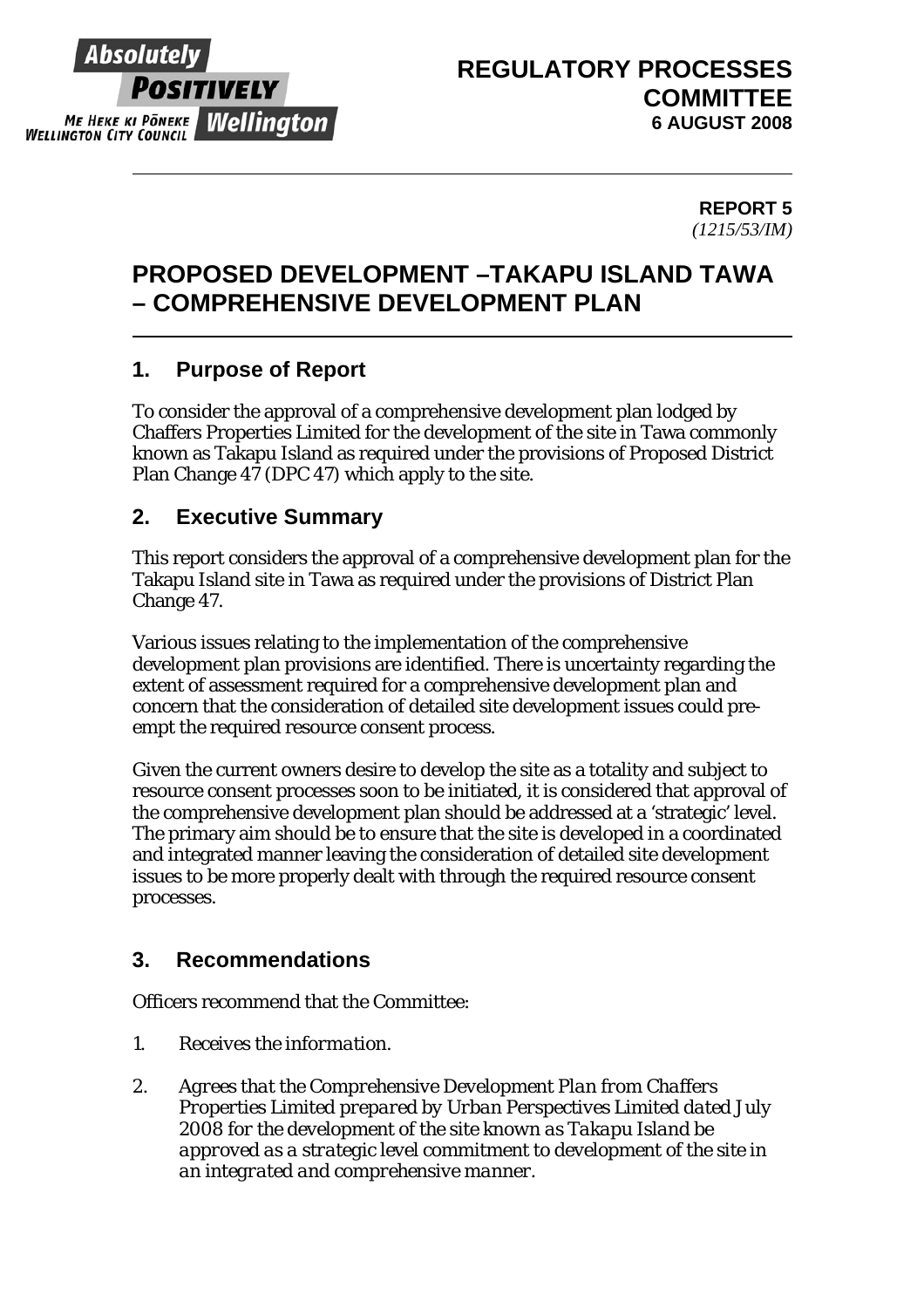*3. Notes that the approval of the Comprehensive Development Plan does not imply approval of the development proposal or pre-empt in any way the consideration of detailed site development issues that will be the subject of subsequent resource consent processes.* 

### **4. Background**

#### *4.1 Introduction*

For some weeks discussions have been held with the owners of the site commonly known as Takapu Island adjacent to the Tawa interchange regarding the development of a retail centre and other associated uses. To progress the proposal, a comprehensive development plan has now been submitted for approval as required under the provisions of District Plan Change 47 that apply to the land.

In July 2006 an application for a private District Plan change was made to rezone the land from residential to suburban centre with related rules to facilitate future mixed use development. Following the usual processes, including a hearing in association with proposed District Plan Change 52 (Suburban Centre Rule Amendments), Council approved the rezoning with amended rule provisions. A key amendment was the inclusion of a standard requiring all development to be undertaken in accordance with an approved comprehensive development plan. This reads as follows:

#### *Standards and Terms*

*All development (including buildings, open space, public infrastructure, public transport and traffic management works) will only be undertaken in accordance with an approved comprehensive development plan for the whole of the Takapu Island Suburban Centre. The comprehensive development plan shall address the following matters:*

- *provision of a compatible mix of business, residential, community and open space activities and facilities;*
- *a scale and nature of retail development which does not compromise the vitality and viability of Tawa, Johnsonville and Newlands suburban centres;*
- *integrated development of the land, including the staging and timing of development;*
- *high quality urban design, traffic and service infrastructure including providing two agreed access roundabouts, and public transport connections and facilities, including provision of a park and ride facility on the Takapu Island site;*
- *the environmental quality of the Porirua Stream adjacent to the site is maintained and enhanced;*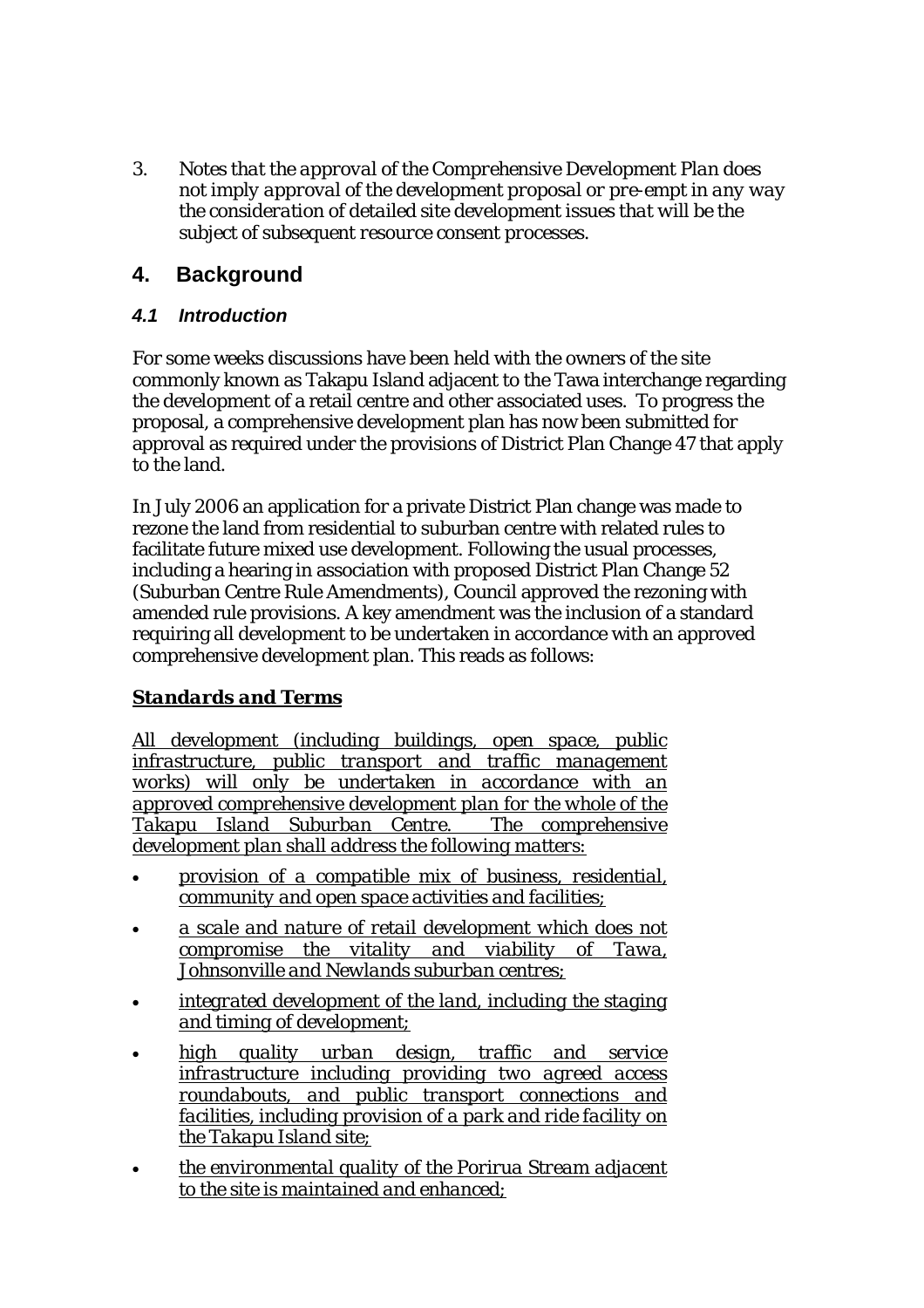- *the visual impact of development is mitigated through appropriate landscaping, earthworks and other mitigation measures;*
- *the environmental effects of development within the site and locality are appropriately managed and mitigated.*

The Comprehensive Development Plan from the owners lodged on Friday 17 July is attached as Appendix 1.

#### *4.2 Comprehensive Development Plan - Issues*

The implementation of the Comprehensive Development Plan requirement is unusual with no real precedent in the District Plan. In the late 1990's the Environment Court required a comprehensive development plan for the development of the airspace above the railway yards but these provisions have never been activated.

In the case of Takapu Island the lodgement of a Comprehensive Development Plan for the site has raised issues regarding the implementation of the provisions, particularly the interrelationship with resource consent processes that must also be undertaken for the development of the site. The key issues are commented on briefly below.

#### *4.2.1 Who determines the Comprehensive Development Plan?*

The first question is why is this matter before the Regulatory Processes Committee for consideration? Under District Plan Change 47 the required approval of a comprehensive development plan is a pre-resource consent process and does not therefore fall within the mandate of the Local Area Planning team. However, given the recent approval of Plan Change 47 by Council and the general interest in the development of the Takapu Island site it was considered appropriate for the matter to be dealt with by the Regulatory Processes Committee. This would fall within the general purpose of the Committee to oversee regulatory matters and to conduct hearings and make decisions on regulatory matters.

#### **4.2.2 Consideration of subsequent resource consent**

The consideration of a comprehensive development plan process under DPC 47 has the potential to conflict with statutory resource consent processes for the assessment of future development as a discretionary activity (restricted).

As outlined in the seven bullet points in 4.1 above, a comprehensive development plan for the site is required to address a range of matters that would cover most of the detail normally considered in a resource consent. This is problematic because prior consideration of these matters would be tantamount to an 'approval in principle' which would be ultra vires.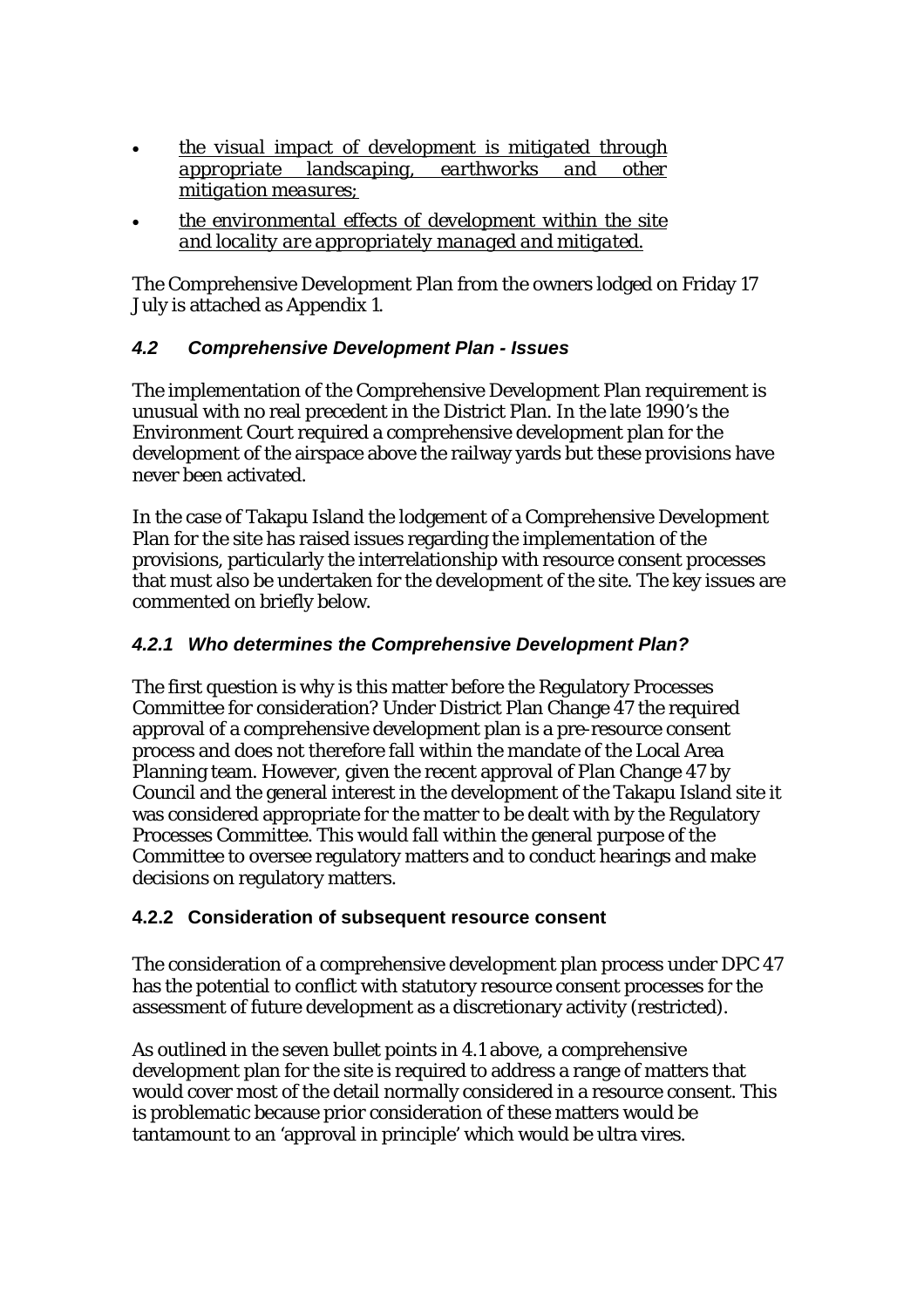It would be possible for the Comprehensive Development Plan to be submitted concurrently with a resource consent but this would raise further potential procedural issues. Consideration of the Comprehensive Development Plan would still precede the resource consent and assessment by different decision makers could result in conflicting decisions.

#### *4.2.3 Implications of declining the Comprehensive Development Plan*

A further issue concerns the status of any subsequent resource consent application should approval to the Comprehensive Development Plan not be given. This has not been anticipated in the DPC 47 provisions but it appears that resource consents would be triggered into the non-complying category. This could also raise procedural issues, particularly if refusal of the comprehensive development plan related to one or all of the bullet pointed items under the Standards and Terms which may not have been subject to the same level of scrutiny or rigour of assessment required under resource consent processes.

#### *4.2.4 The link between the Comprehensive Development Plan and a resource consent*

The DPC 47 provisions are not explicit about the linkage between an approved Comprehensive Development Plan and any subsequent resource consent. However, it is expected that there would have to be a clear reference to the Comprehensive Development Plan in the resource consent decision backed by appropriate conditions to secure the intent of the Plan.

## **5. Discussion**

#### *5.1 The intent of the Comprehensive Development Plan requirement*

In light of the various issues and uncertainties surrounding the implementation of a comprehensive development plan for the Takapu Island site it is considered that an appropriate way forward in the present circumstances would be to assess the Plan in terms of the general intention of the DPC 47 decision. In this regard the following reasoning was included in the Council decision of 10 October 2007:

*The Committee considers that given its size and proximity to SH 1 and the Takapu Railway Station the development potential of the land is significant. We believe there is an opportunity to develop a high quality mixed use development on the land consistent with the intent of the Northern Growth Management Framework (NGMF). However this development potential may not be fully realised if the land is not developed in a comprehensive and integrated manner. The provisions proposed by TIDL will not ensure integrated development, particularly if development occurs through one–off developments.* 

*The Committee is of the view that TIDL should prepare a plan indicating what future uses of the land is proposed, when the park and ride is to likely to developed, and what if any development stages are proposed for the land. To this end the Committee has made changes to the discretionary activity rule (as*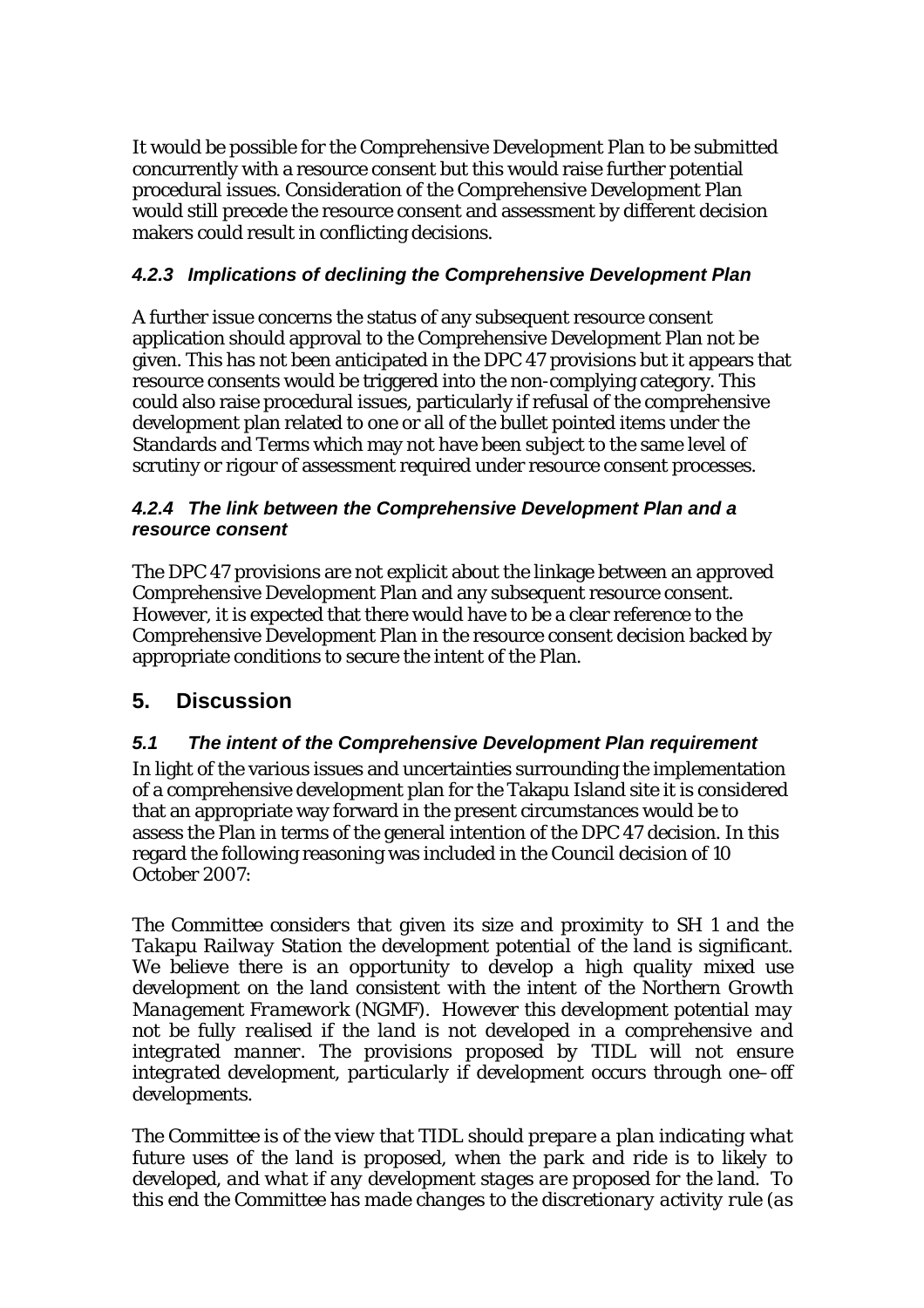*proposed by TIDL) to require a comprehensive development plan be developed for the land prior to any development taking place.* 

*This will ensure the following key issues are managed in a sustainable manner:* 

- *a mix of business, residential, community and open space activities and facilities are provided over the whole of the land;*
- *the avoidance of a high concentration of retail development, such as large format retailing of the kind generally found in suburban (town) centres. This is to ensure the vitality and viability of Tawa and Johnsonville neighbourhood centres are not compromised;*
- *integrated development of the land occurs to ensure a high quality of urban design, traffic and service infrastructure, and public transport connections and facilities (such as a park and ride facility on the land);*
- *the environmental quality of the Porirua Stream adjacent to the site is maintained and enhanced;*
- *development of the land occurs in a staged and timely manner; and*
- *the environmental effects of development within the site and locality are appropriately managed and mitigated.*

From the above it is believed that the decision was about ensuring the comprehensive development of the site in a strategic sense and not specifically about determining the detail which is more correctly a matter for a resource consent decision. It is through the resource consent processes that evidence can be submitted and due consideration given to the effects and impacts of any development.

In this light it is considered that the Comprehensive Development Plan that has been lodged provides a clear commitment to develop the site as a totality and in an integrated way. All of the seven bullet pointed items in the rules have also been addressed in the Plan with an indication of what is intended to be done to manage the site in a sustainable manner. There has been no attempt at this stage to respond fully to all of the bullet pointed items and in the circumstances this is considered to be appropriate. It is rightly stated that the Comprehensive Development Plan is not a resource consent application but a precursor to it as required under DPC 47. As it is intended that a resource consent will soon be initiated for the development of the entire site, it is accepted that the resource consent process provides the proper avenue for the consideration and determination of all detailed site development issues.

If the Committee is in accord with this view then it should be made clear to the applicant that approval of the Comprehensive Development Plan does not imply approval of the development plan and does not pre-empt in any way the consideration of issues that will be the subject of future resource consent processes. At this stage is not possible to make any considered judgment as completed plans and information on the proposed development have not been submitted. Full assessments will be undertaken when a resource consent application is received.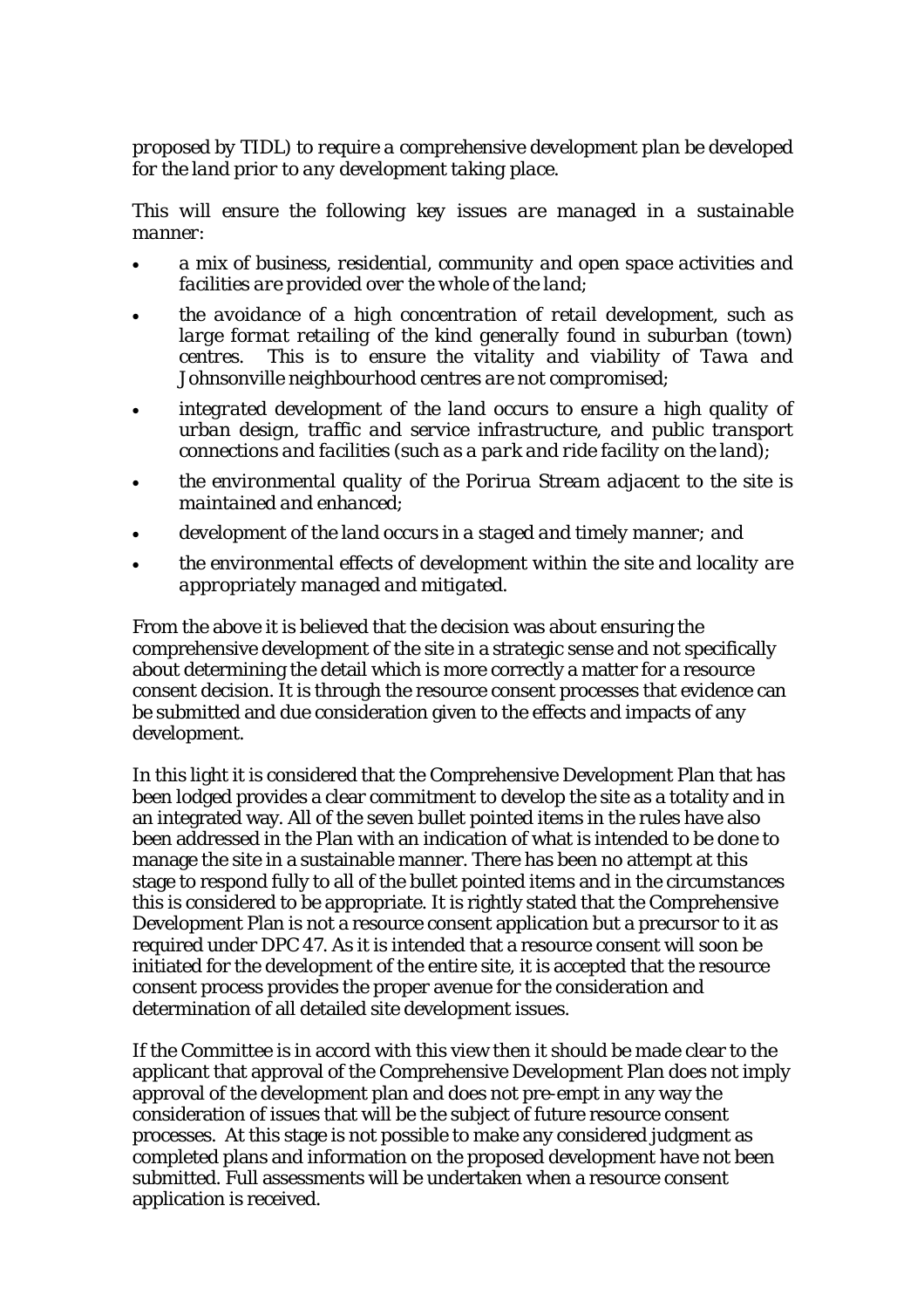#### *5.2 Development Concept*

The concept for the development of the site envisages a mix of land uses, focused on large-format retail, with vehicle servicing and future commuter parkand-ride/carparking, as well as landscaping and environmental improvements.

A rationale for excluding residential development has been given and it is agreed that the constraints of the site may not lend itself to a successful mixed use development including residential. The retail proposed does accord with the draft Centres Policy, although the economic impact on Tawa and other centres has not yet been assessed.

There are proposals for appropriate landscaping and re-vegetation of the edges of the site and adjacent to the Porirua Stream.

On balance it is considered that the concept plans provide for a development that is appropriate, subject to further consideration of all details at the resource consent stage.

## **6. Conclusion**

The proposed development of the Takapu Island site under the new provisions of DPC 47 has raised some interesting issues regarding the implementation of the comprehensive development plan provisions. In particular there is uncertainty about how the provisions are to apply with regard to future resource consent processes. It is considered that in light of the applicant's clear intention to develop the site in a coordinated and integrated way, the proposed Comprehensive Development Plan should be approved to enable all site development issues to be fully considered under the required resource consent processes.

Contact Officer: *Brett McKay, Chief Planner*